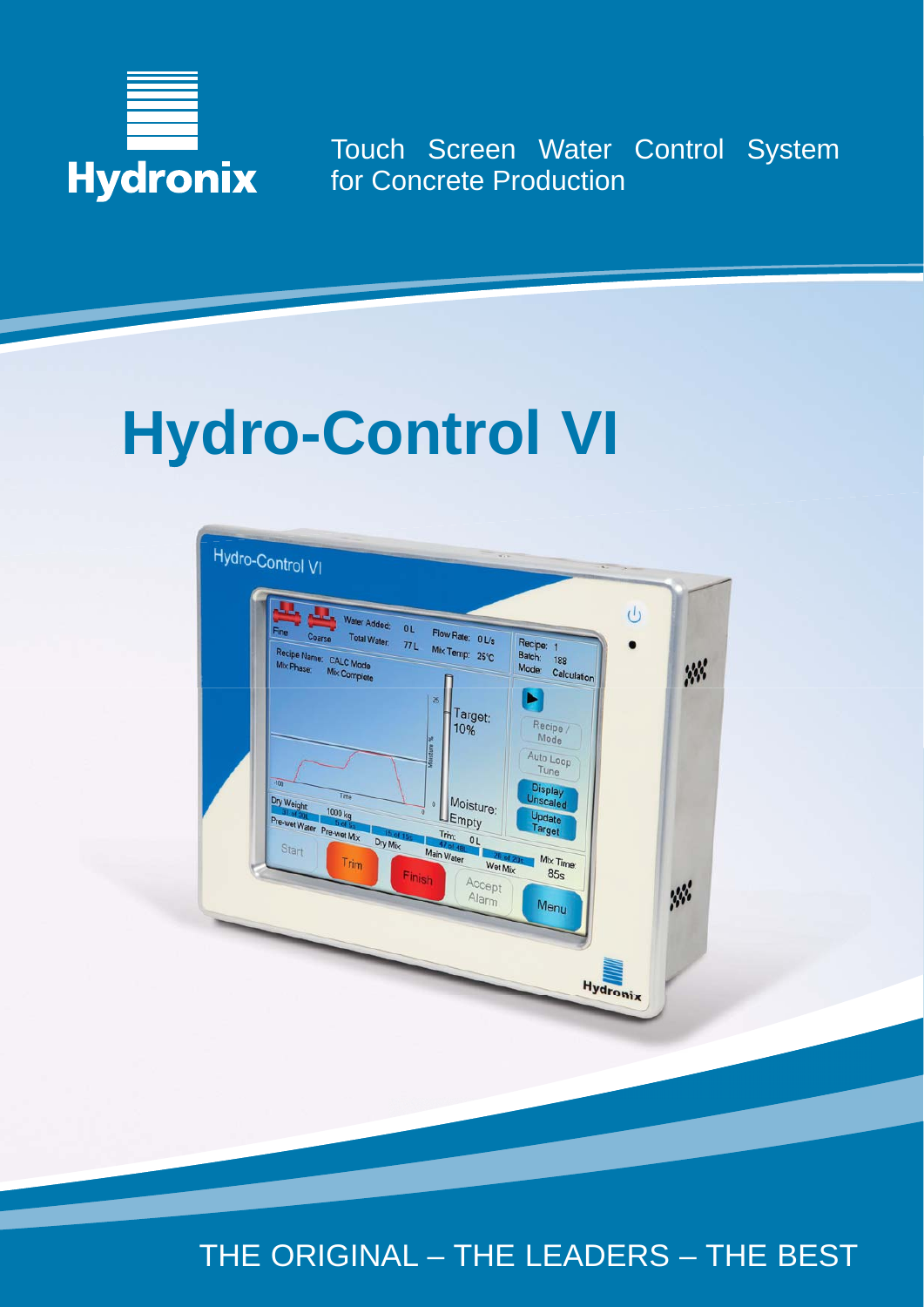## Hydro-Control VI

## *Intuitive Touch Screen Water Control System*

*The Hydro-Control VI is a stand alone unit designed for moisture control in concrete production. It can be connected to a batch control unit via an RS232 serial link to allow the transfer of mix cycle information and remote recipe selection. A USB memory stick can be used to update the unit.*

*Designed for simplicity of use and integration, the colour display clearly indicates the mix cycle status with a continuous graphical display of moisture content. The touch screen interface completes the intuitive look and feel of the unit.*

*A choice of water addition modes ensure optimum performance is achieved for all recipes.*







## *Features*

- Compact and powerful suitable for all mixer applications
- Intuitive 8.4" LCD colour display touch screen
- Direct replacement for Hydro-Control V units
- Easy to read display provides continuous graphical display of moisture and mix cycle status. Mix log, sensor diagnostics and many other selectable screens
- Versatile with selectable control modes for controlling water addition into the mixer. Enables the most suitable mode to be selected for any given mix recipe
- Enhanced mix information enabling detailed mix analysis
- Direct communication links to the Hydronix moisture sensors for mixers
- System integration RS232 communication allows setting and reading of recipe number and data from the main control system, or simple installation using the inputs/outputs included in the unit
- Supports addition of weighed water

## *Easy Data Management*

Upgrade, Backup and Restore via USB

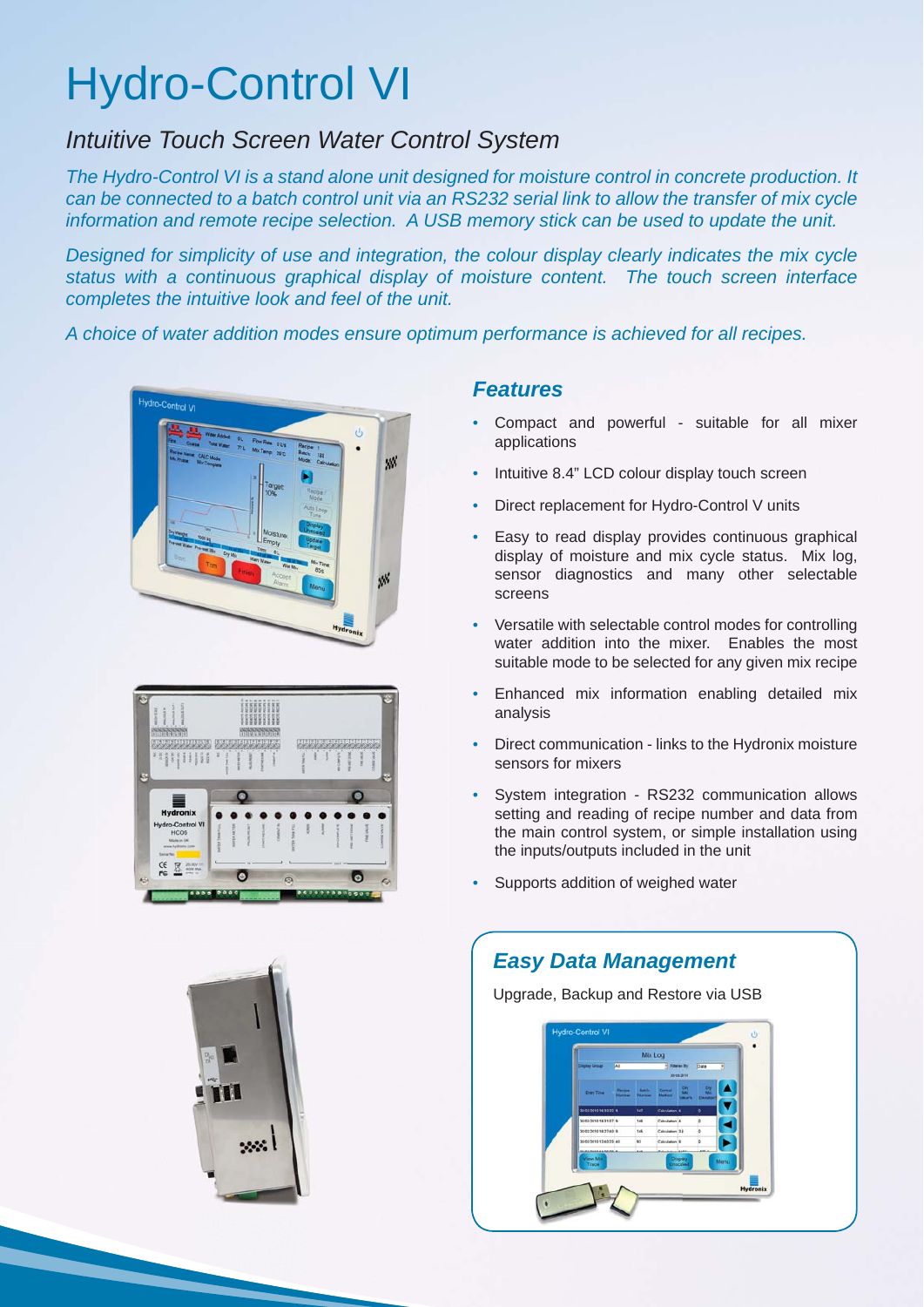## *Typical Installation*



#### **Digital Inputs:**

Start/Resume, Cement In, Pause/Reset, Water Meter Pulse Input, Water Tank Full, Optional 8 inputs for recipe selection

#### **Digital Outputs:**

Coarse Water (switches on the coarse valve), Fine Water (switches on the fine valve), Admix, Prewet Done, Mix Complete, Alarm, Water Tank Fill

## *Connectivity*



## *Modes of Operation*

- **AUTO Mode:** This is the simplest operating mode and is designed to progressively add water until a target moisture has been achieved. Intuitive and easy to configure parameters ensure that water is added as required. Speed and accuracy of AUTO Mode are not affected by variable batch weights.
- **CALC Mode:** This mode calculates the water required to be added to a mixer based on a moisture value taken from the dry materials in the mixer. CALC Mode enables water to be added in a "single shot" at the maximum rate. CALC Mode offers complete flexibility in moisture and homogeneity control even when the flow rate is variable.





www.hydronix.com